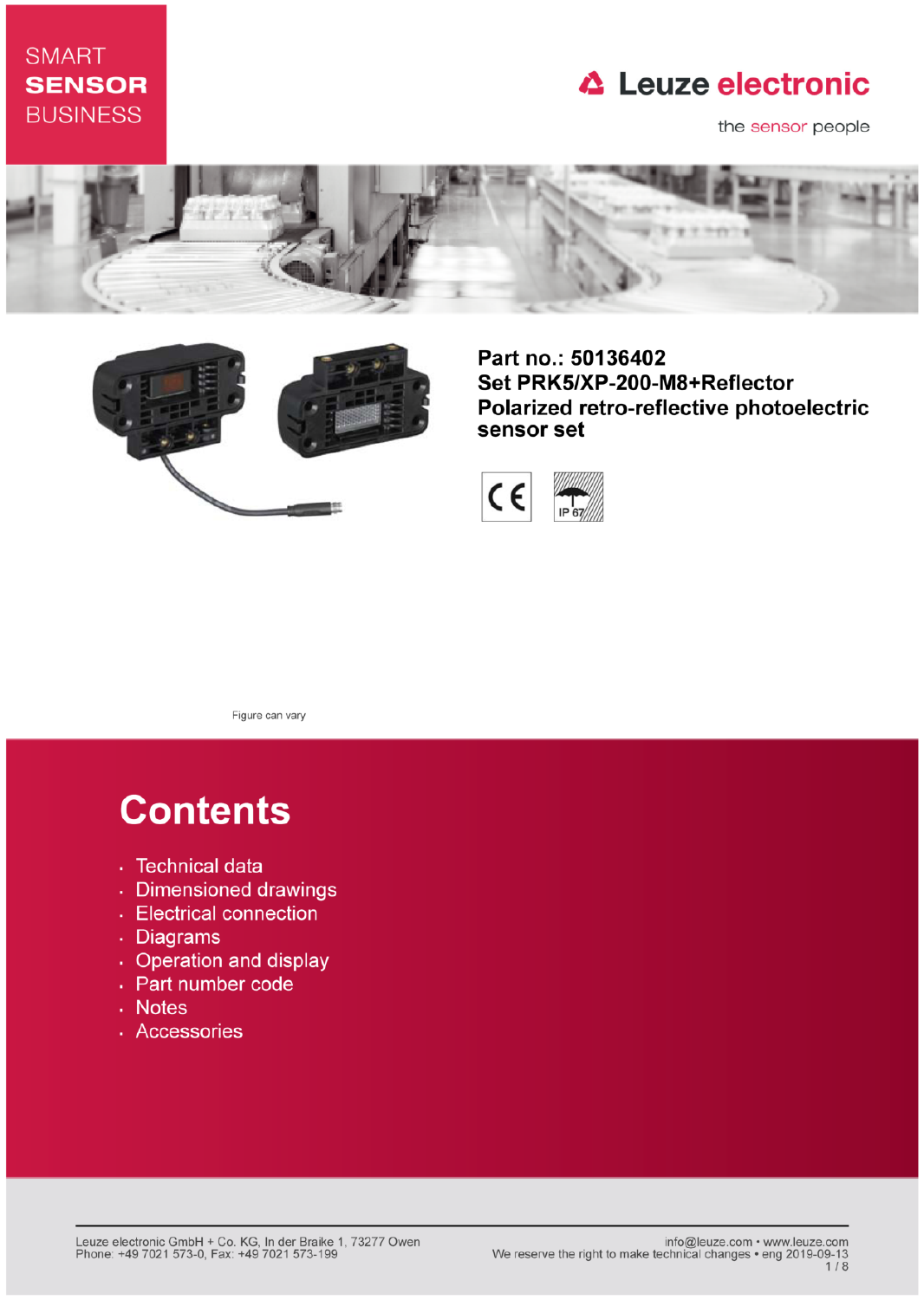### Part no.: 50136402 – Set PRK5/XP-200-M8+Reflector – Polarized retro-reflective

#### **Technical data**

| <b>Basic data</b>                   |                                                         |  |  |
|-------------------------------------|---------------------------------------------------------|--|--|
| <b>Series</b>                       | 5                                                       |  |  |
| Operating principle                 | Reflection principle                                    |  |  |
| Contains                            | Reflector                                               |  |  |
|                                     |                                                         |  |  |
| <b>Special design</b>               |                                                         |  |  |
| Special design                      | Article set                                             |  |  |
|                                     |                                                         |  |  |
| <b>Optical data</b>                 |                                                         |  |  |
| Operating range                     | Guaranteed operating range                              |  |  |
| Operating range                     | 0.02  1 m, With reflector in set                        |  |  |
| Operating range limit               | Typical operating range                                 |  |  |
| Operating range limit               | 0.02  1.2 m, With reflector in set                      |  |  |
| Light source                        | LED, Red                                                |  |  |
| LED light wavelength                | 620 nm                                                  |  |  |
| LED group                           | Exempt group (in acc. with EN 62471)                    |  |  |
| Transmitted-signal shape            | Pulsed                                                  |  |  |
|                                     |                                                         |  |  |
| <b>Electrical data</b>              |                                                         |  |  |
| Protective circuit                  | Polarity reversal protection<br>Short circuit protected |  |  |
| <b>Performance data</b>             |                                                         |  |  |
| Supply voltage U <sub>B</sub>       | 10  30 V, DC                                            |  |  |
| Residual ripple                     | 0  15 %, From U <sub>B</sub>                            |  |  |
| Open-circuit current                | 020mA                                                   |  |  |
| <b>Outputs</b>                      |                                                         |  |  |
| Number of digital switching outputs | 1 Piece(s)                                              |  |  |
| <b>Switching outputs</b>            |                                                         |  |  |
| Voltage type                        | DC                                                      |  |  |
| Switching current, max.             | 100 mA                                                  |  |  |
| Switching voltage                   | high: $\geq$ (U <sub>B</sub> -2.5V)<br>low: $\leq 2.5V$ |  |  |
| <b>Switching output 1</b>           |                                                         |  |  |
| Assignment                          | Connection 1, pin 2                                     |  |  |
| Switching element                   | Transistor, PNP                                         |  |  |
| Switching principle                 | Dark switching                                          |  |  |
|                                     |                                                         |  |  |
| <b>Timing</b>                       |                                                         |  |  |
| Switching frequency                 | 500 Hz                                                  |  |  |
| Response time                       | 1 <sub>ms</sub>                                         |  |  |
| Readiness delay                     | 300 ms                                                  |  |  |
|                                     |                                                         |  |  |

*Connection*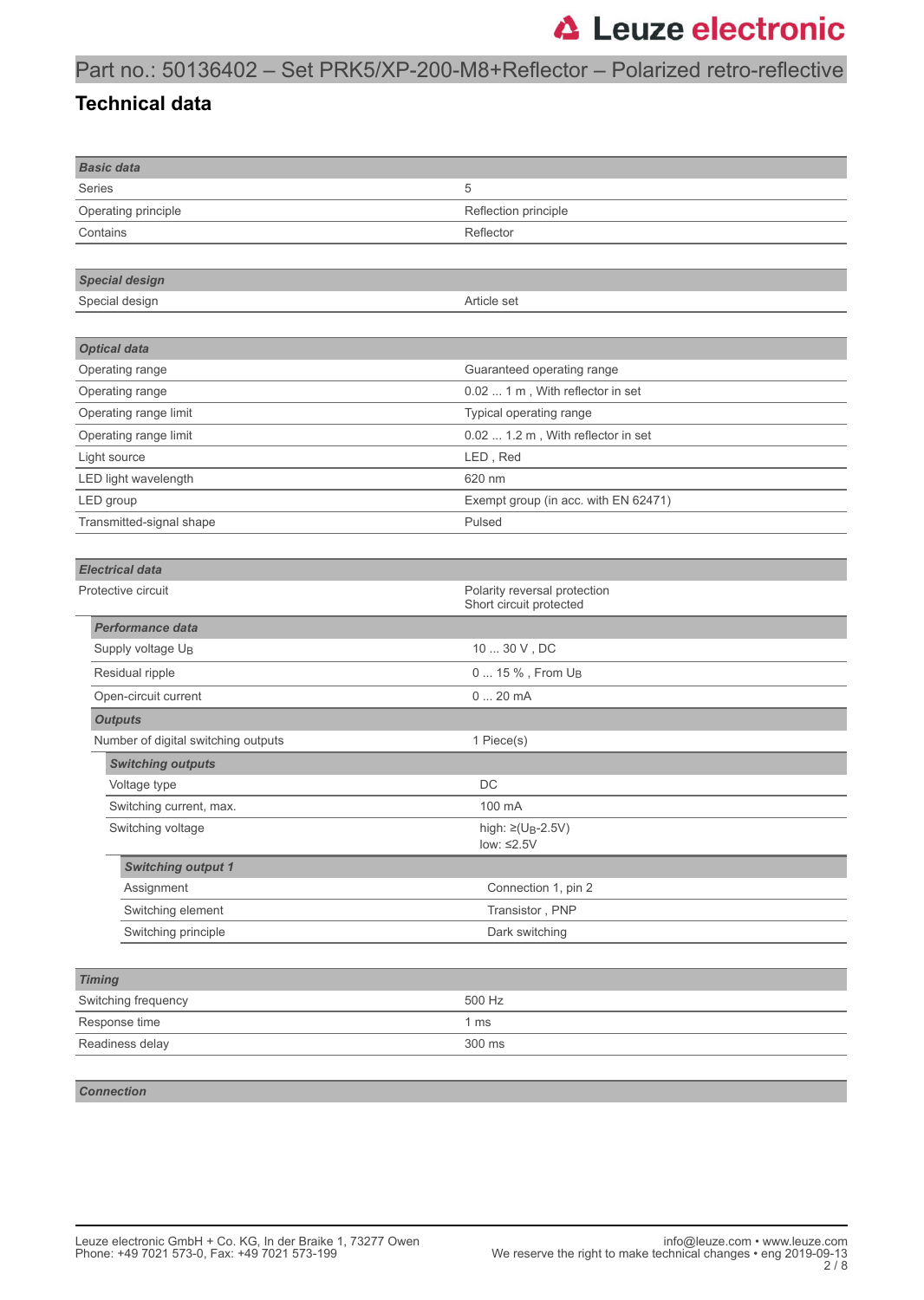### Part no.: 50136402 – Set PRK5/XP-200-M8+Reflector – Polarized retro-reflective

| <b>Connection 1</b>                            |                              |
|------------------------------------------------|------------------------------|
| Type of connection                             | Cable with connector         |
| Function                                       | Signal OUT<br>Voltage supply |
| Cable length                                   | 200 mm                       |
| Sheathing material                             | <b>PUR</b>                   |
| Cable color                                    | <b>Black</b>                 |
| Wire cross section                             | $0.2$ mm <sup>2</sup>        |
| Thread size                                    | Snap-in, M8                  |
| Type                                           | Male                         |
| Material                                       | Plastic                      |
| No. of pins                                    | 4-pin                        |
|                                                |                              |
| <b>Mechanical data</b>                         |                              |
| Dimension (W x H x L)                          | 14 mm x 32.5 mm x 20.2 mm    |
| Housing material                               | Plastic, ABS                 |
| Lens cover material                            | Plastic                      |
| Net weight                                     | 40 g                         |
| Housing color                                  | Black<br>Red                 |
| <b>Operation and display</b>                   |                              |
| Type of display                                | LED                          |
| Number of LEDs                                 | 2 Piece(s)                   |
|                                                |                              |
| <b>Environmental data</b>                      |                              |
| Ambient temperature, operation                 | $-4060 °C$                   |
| Ambient temperature, storage                   | $-4070 °C$                   |
|                                                |                              |
| <b>Certifications</b>                          |                              |
| Degree of protection                           | IP 67                        |
| Protection class                               | Ш                            |
| Standards applied                              | IEC 60947-5-2                |
|                                                |                              |
| <b>Classification</b><br>Customs tariff number |                              |
|                                                | 85365019                     |
| eCl@ss 8.0                                     | 27270902                     |
| eCl@ss 9.0                                     | 27270902                     |
| ETIM 5.0                                       | EC002717                     |
| <b>ETIM 6.0</b>                                | EC002717                     |

### **Dimensioned drawings**

All dimensions in millimeters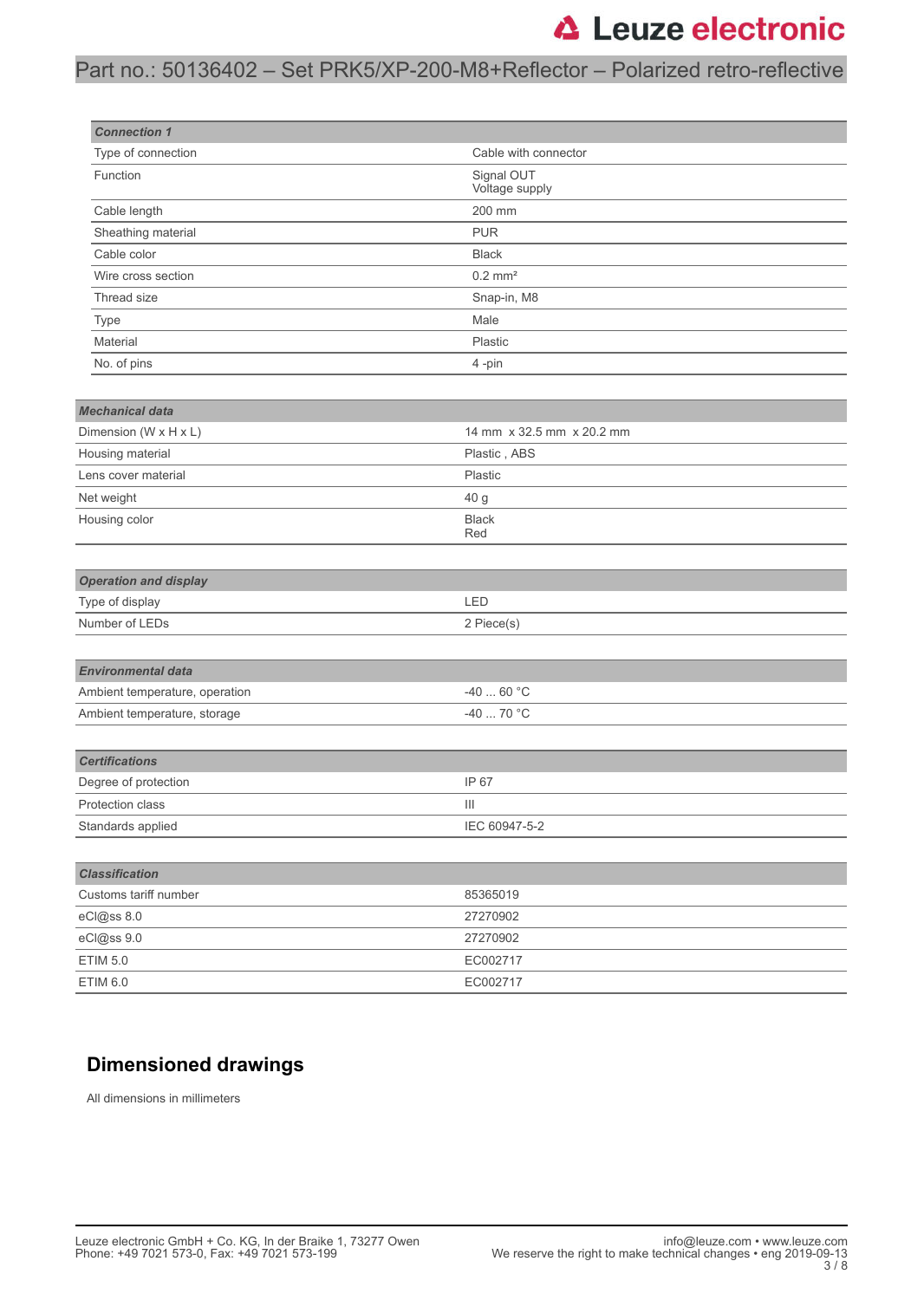Part no.: 50136402 – Set PRK5/XP-200-M8+Reflector – Polarized retro-reflective

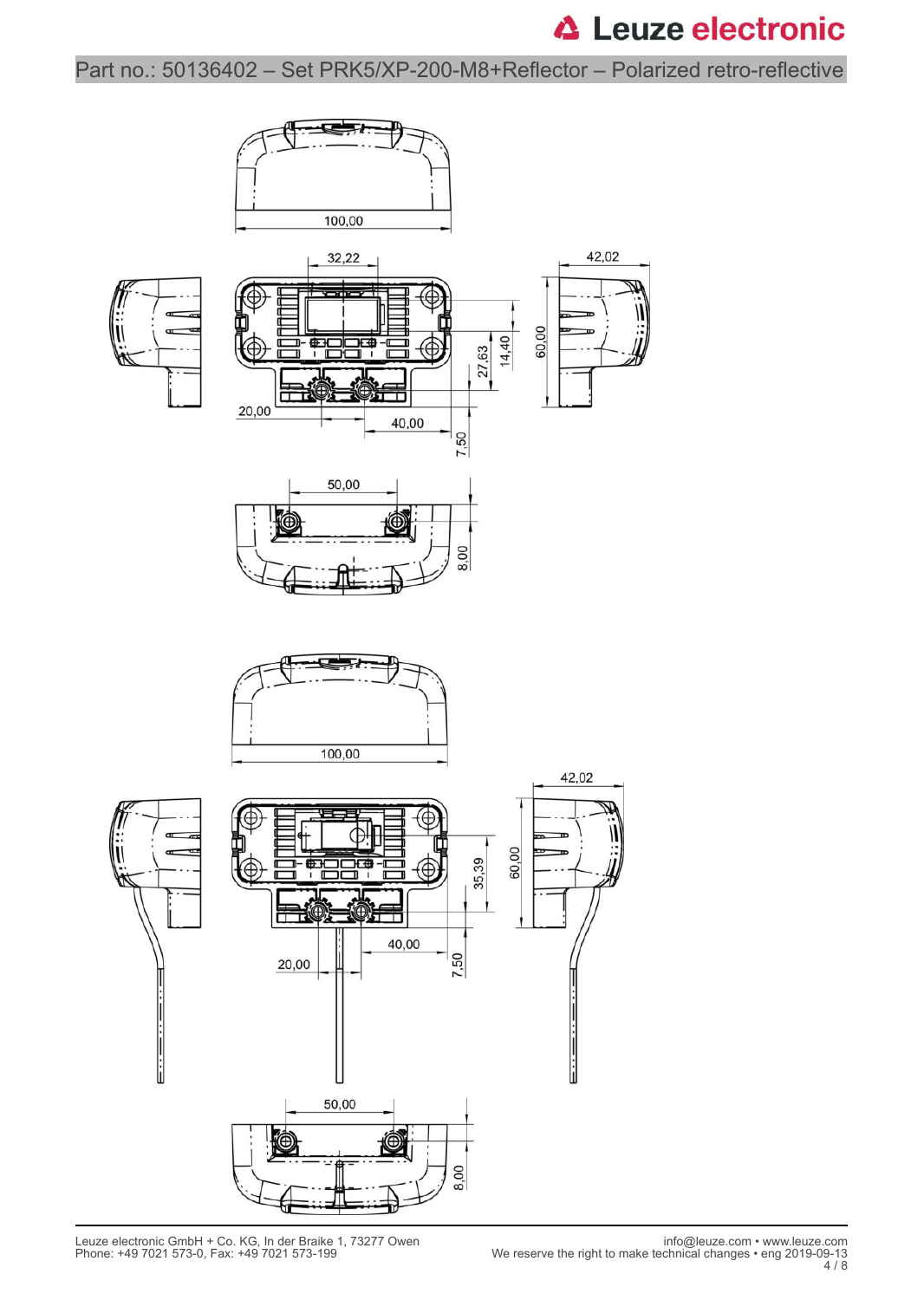### Part no.: 50136402 – Set PRK5/XP-200-M8+Reflector – Polarized retro-reflective

#### **Electrical connection**

| <b>Connection 1</b> |                              |  |
|---------------------|------------------------------|--|
| Type of connection  | Cable with connector         |  |
| Function            | Signal OUT<br>Voltage supply |  |
| Cable length        | 200 mm                       |  |
| Sheathing material  | <b>PUR</b>                   |  |
| Cable color         | <b>Black</b>                 |  |
| Wire cross section  | $0.2$ mm <sup>2</sup>        |  |
| Thread size         | Snap-in, M8                  |  |
| Type                | Male                         |  |
| Material            | Plastic                      |  |
| No. of pins         | $4$ -pin                     |  |

| Pin | Pin assignment   |  |  |
|-----|------------------|--|--|
|     |                  |  |  |
| ◠   | OUT <sub>1</sub> |  |  |
| 3   | <b>GND</b>       |  |  |
| 4   | n.c.             |  |  |



### **Diagrams**



- a Vertical and horizontal sensor alignment
- b Horizontal reflector alignment
- 1 600 mm to 1400 mm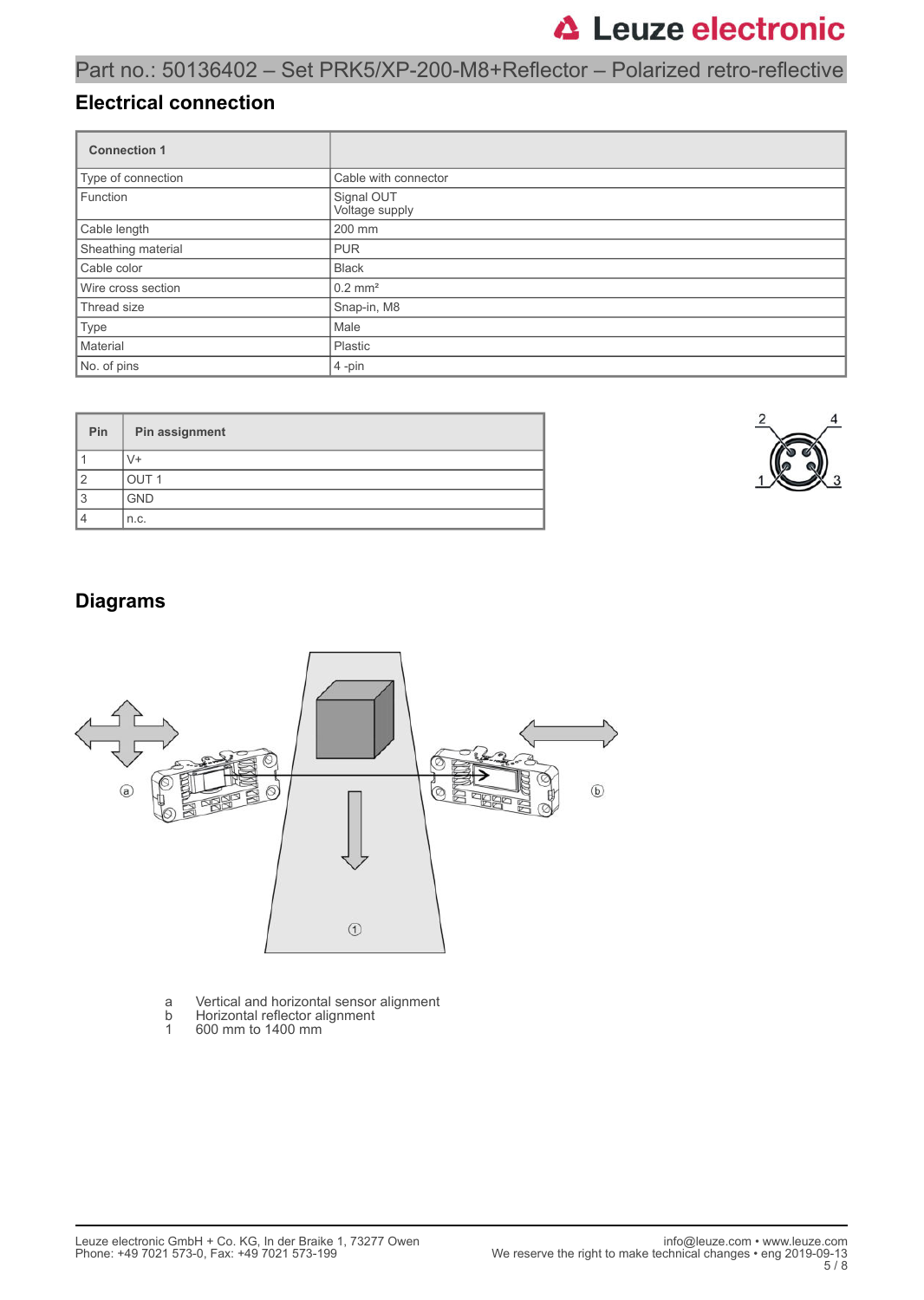Part no.: 50136402 – Set PRK5/XP-200-M8+Reflector – Polarized retro-reflective



a Loosen the screws to align the sensor b Loosen the screws to align the reflector

### **Operation and display**

#### LEDs

| <b>LED</b> | <b>Display</b>           | <b>Meaning</b>        |
|------------|--------------------------|-----------------------|
|            | Yellow, continuous light | Light path free       |
|            | Yellow, flashing         | No function reserve   |
|            | Green, continuous light  | Operational readiness |

### **Part number code**

Part designation: **AAA5d.EE/ ff-GG-hh-I**

| l AAA5<br>Operating principle / construction:<br>HT5: diffuse reflection sensor with background suppression<br>LS5: throughbeam photoelectric sensor transmitter<br>LE5: throughbeam photoelectric sensor receiver<br>ET5: energetic diffuse reflection sensor<br>FT5: diffuse reflection sensor with fading<br><b>PRK5:</b> retro-reflective photoelectric sensor with polarization filter |  |
|---------------------------------------------------------------------------------------------------------------------------------------------------------------------------------------------------------------------------------------------------------------------------------------------------------------------------------------------------------------------------------------------|--|
|---------------------------------------------------------------------------------------------------------------------------------------------------------------------------------------------------------------------------------------------------------------------------------------------------------------------------------------------------------------------------------------------|--|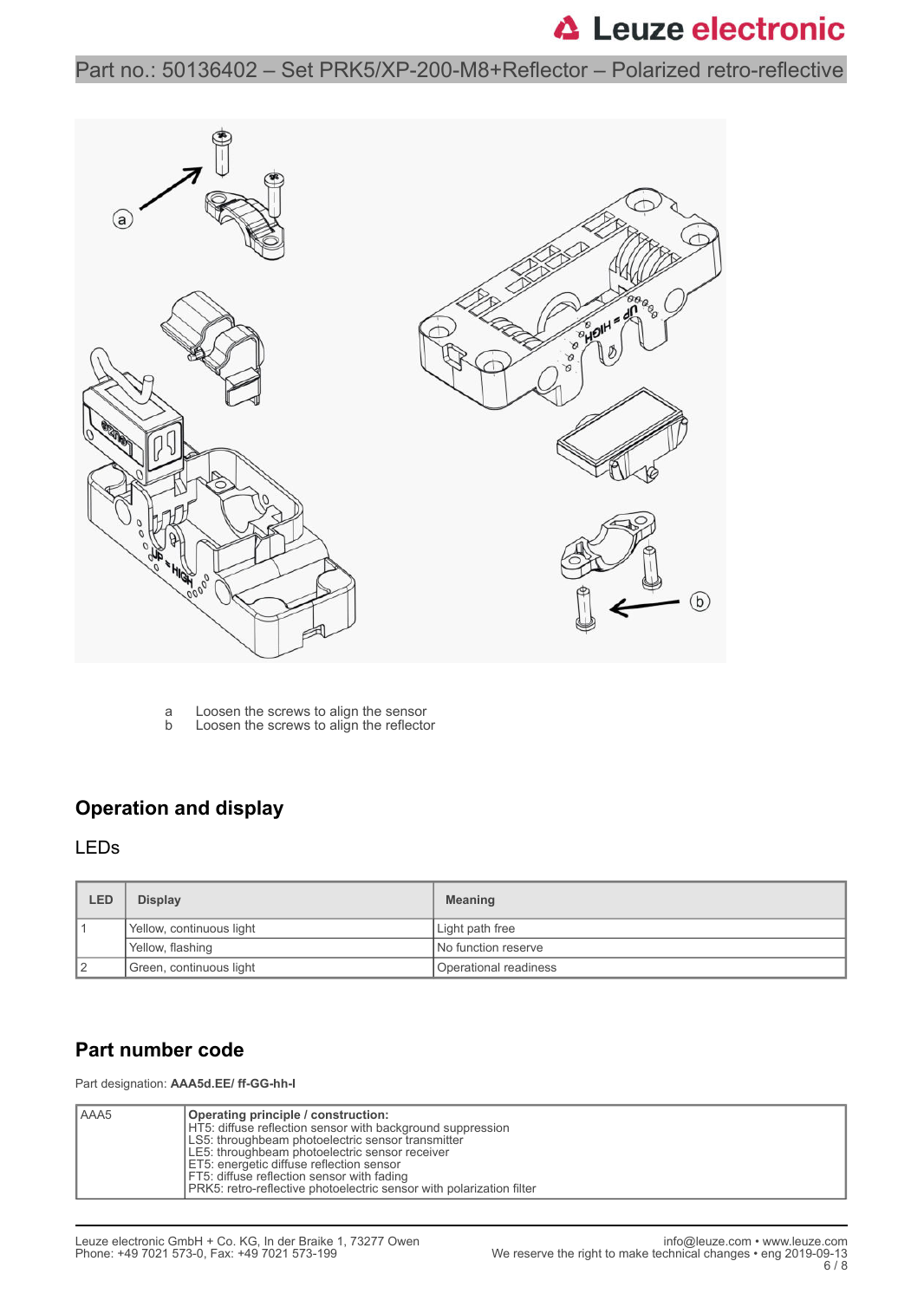#### Part no.: 50136402 – Set PRK5/XP-200-M8+Reflector – Polarized retro-reflective

| l d  | Light type:<br>n/a: red light<br>I: infrared light                                                                                                                                                                                                                                                                                                                                                                       |
|------|--------------------------------------------------------------------------------------------------------------------------------------------------------------------------------------------------------------------------------------------------------------------------------------------------------------------------------------------------------------------------------------------------------------------------|
| EE   | Equipment:<br>1: adjustable range<br>M: for semi-transparent objects<br>H: for the detection of transparent films<br>X: reinforced fading<br>3: teach-in via button<br>R: combination product for reflector DTKS 30x50                                                                                                                                                                                                   |
| l ff | Switching output / function / OUT1OUT2 (OUT1 = pin 4, OUT2 = pin 2):<br>2: NPN transistor output, light switching<br>N: NPN transistor output, dark switching<br>4: PNP transistor output, light switching<br>P: PNP transistor output, dark switching<br>X: pin not used<br>9: deactivation input (deactivation with high signal)<br>D: deactivation input (deactivation with low signal)                               |
| GG   | Design:<br>P1: narrow light beam                                                                                                                                                                                                                                                                                                                                                                                         |
| l hh | <b>Electrical connection:</b><br>n/a: cable, standard length 2000 mm, 4-wire<br>M8: M8 connector, 4-pin (plug)<br>M8.3: M8 connector, 3-pin (plug)<br>200-M8: cable, length 200 mm with M8 connector, 4-pin, axial (plug)<br>200-M8.3: cable, length 200 mm with M8 connector, 3-pin, axial (plug)<br>200-M12: cable, length 200 mm with M12 connector, 4-pin, axial (plug)<br>M8.1: Snap-in, M8 connector, 4-pin (plug) |
|      | Configuration:<br>P1: configuration for label detection                                                                                                                                                                                                                                                                                                                                                                  |

#### **Note**

A list with all available device types can be found on the Leuze electronic website at www.leuze.com.

#### **Notes**

#### **Observe intended use!**

- This product is not a safety sensor and is not intended as personnel protection.
- The product may only be put into operation by competent persons.
- Only use the product in accordance with its intended use.

#### **For UL applications:**

- Only for use in "class 2" circuits
- These proximity switches shall be used with UL Listed Cable assemblies rated 30V, 0.5A min, in the field installation, or equivalent (categories: CYJV/CYJV7 or PVVA/PVVA7)

• Sum of the output currents for both outputs, 50 mA for ambient temperatures > 40 °C